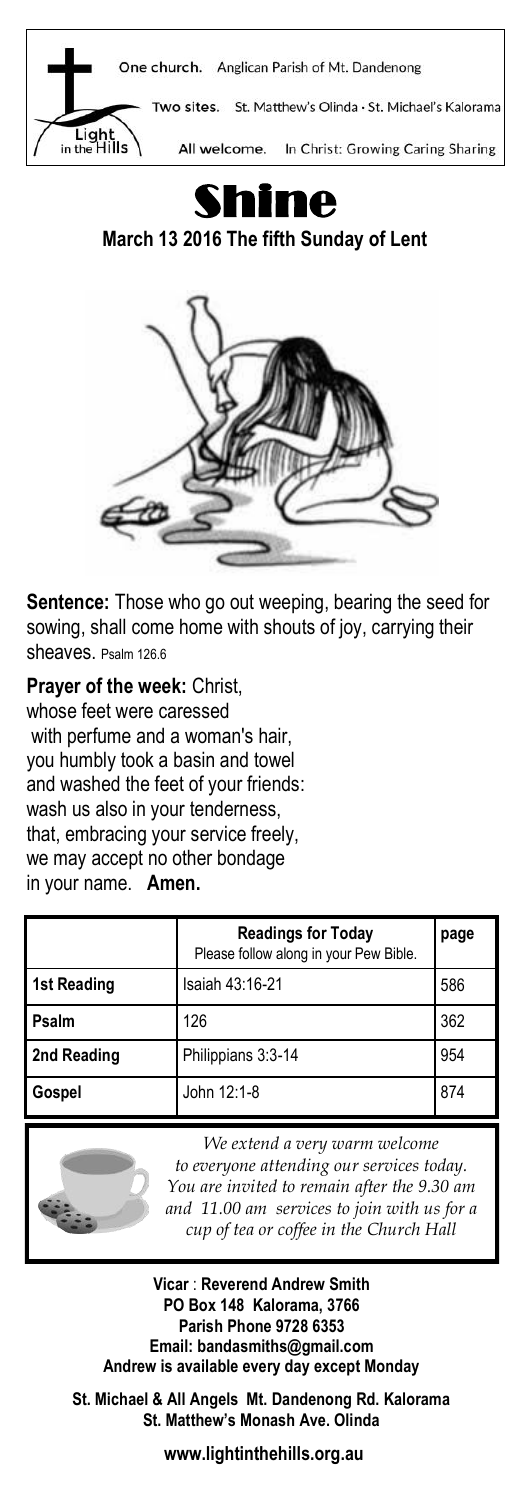

#### **Today March 13 Healing Service at St Michael's 6pm**

*Please join us for Morning Tea after the 11am Service at St Michael's this morning as we say farewell to Connie French who is moving to NSW*

#### **Tues, March 22nd at 12.30pm**

Friendship Lunch on at Brunch. RSVP to Carolyn by Mon. March 21st 9751 1436.



## **EASTER SERVICE TIMES**

**Maundy Thursday, March 24** Holy Communion 7.30pm at St Matthew's Olinda

**Good Friday March, 25**

9.30am at St Matthew's Olinda& 11.00am at St Michael's Kalorama Join us for Hot Cross Buns and a cuppa after the service!

#### **Easter Day Sunday, March 27**

8am & 11.00am St Michael's and 9.30am St Matthew's. Please bring small bunches of flowers with you to decorate the Easter Cross. Easter Egg Hunt after 9.30and 11.00am Services

### **Every Day with Jesus written by Selwyn Hughes**

EDWJ is a daily reading guide to assist with knowing your Bible. Each booklet offers two months of meditations and prayers that follow a particular theme. The reading takes only about 10-15 minutes of one's day and offers the opportunity of a time of quietness. The current price is \$54.00 for the year, commencing in March until February 2017. Payment for the year is required in advance. A number of the Church Family already read and study EDWJ. It is also available as an Email subscription/ Ebook/ Kindle. If you think you would like to explore this please contact Heather Hartley, ph. 9728 1541 for further information. Heather will deliver it you.



#### **SATURDAY MARCH 19 11AM—3PM at**

**St Matthew's Olinda**

*This year we are trying out a new day and a new format.* Stalls and activities to include; Books, Food, Kid's fun, Plants, Pony rides, Easter Egg Hunt, Silent Auction and more…

**More helpers urgently needed**. *In order to make this day a success we will need help from as many people as possible. Please Contact Janet Rowe if you are able to assist. 9728 1125*

#### **Set up for the fair will be on Friday Evening**

#### **Silent Auction**

All offers of assistance gratefully accepted. Any parishioners with goods (new or almost new) and/or skills /services they could donate, please contact Louise (0404 875 797) or

email [louisegeoghegan@bigpond.com,](mailto:louisegeoghegan@bigpond.com) items can be collected or left at each church, mark Silent Auction, please. Small items can be combined into Hampers-some possible themes- men's or ladies pamper packs, pet pack, fine dining, children's, etc. Thank You.

Copies of John and Jill Morshead's Latest newsletter are available on the notice board of each Church.

The latest edition of the Melbourne Anglican is also available from this week.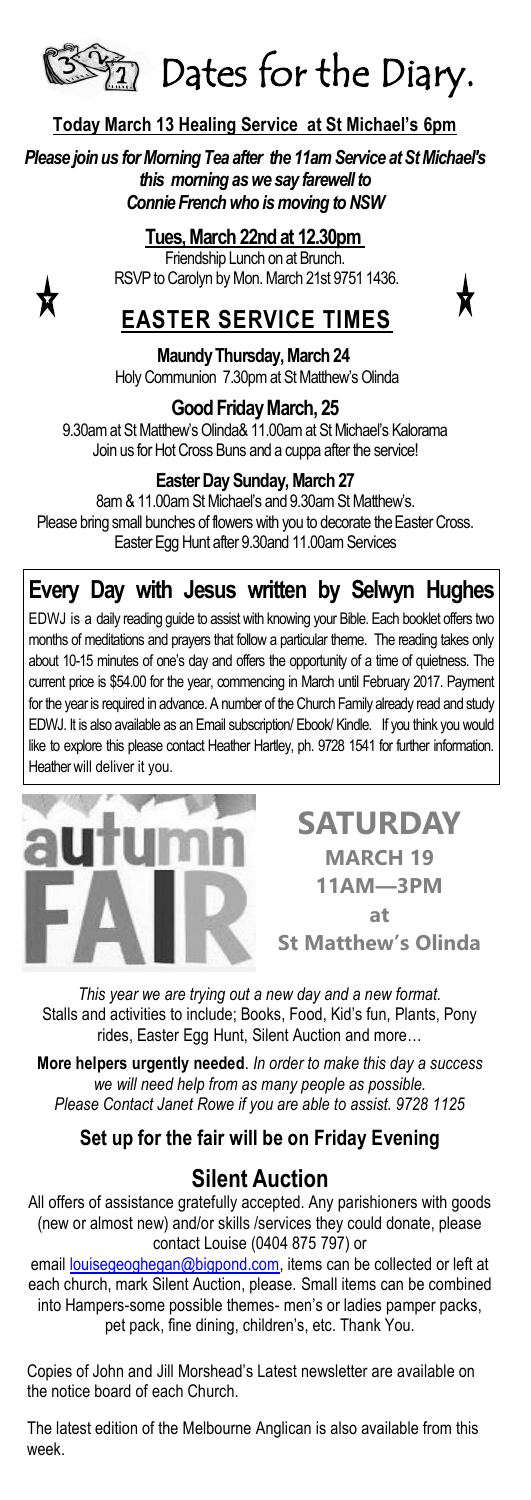enLIGHTen

**Breathtaking Love**



 In our Gospel reading this week we find a demonstration of the most spectacular and extravagant love. Jesus has been invited to be the guest of honour at a dinner party at the home of his dear friends Mary, Martha and Lazarus. As the evening progresses Mary take out a bottle of the most expensive perfume and uses it to wash Jesus' feet.

 The act is both breathtaking and shocking as the perfume would have cost Mary almost a years wages. But as we have seen before Mary is no shrinking violet when it comes to expressing her devotion to the Lord. We would do well to take a leaf out of her book.

 Jesus himself will soon show them all a thing or two about breathtaking love. They will see it when he shows them that true love is best expressed when we are willing to serve others by washing their feet. But most breathtakingly of all Jesus will soon willingly allow his own breath to be taken away in order that we may know life.

 This life giving love is the kind of love he expects from us too. "A new commandment I give you, that you love one another. Just as I have loved you, you also should love one another. By this everyone will know that you are my disciples, if you have love for one another." John 13:34-35. Till next time. **Andrew**

| ERCESSION                                                                                                                                                                                                                                                                                                                                                                                                  |
|------------------------------------------------------------------------------------------------------------------------------------------------------------------------------------------------------------------------------------------------------------------------------------------------------------------------------------------------------------------------------------------------------------|
| Prayer for healing is offered after each Sunday morning service.<br>At St. Michael's come forward to the Communion rail<br>and at St. Matthew's come to the front pew.<br>You are welcome to seek prayer for yourself and others.                                                                                                                                                                          |
| World: Pray for all those affected by the cyclone in Fiji<br>Pray for the peace of Jerusalem.<br>Give thanks for our all those who offer us love and care.<br>Pray for the families of our community both children and parents.<br>Pray that God would guide the parents of our community with the wis-<br>dom they need to raise faithful and godly children who know the love of<br>Jesus in their lives |
| <b>Local:</b> Pray for opportunities to share God's love with friends and family<br>Pray for single parent families and all those who live alone.<br>Pray for families facing difficulty and hardship at this time<br>Pray for those who suffer from mental health issues.                                                                                                                                 |
| Parish Pray for those working on our parish Mission Action Plan.<br>Pray for the Autumn fair at St Matthew's<br>Pray for our Sunday School and our ministry with children.<br>Pray for all those suffering from sickness, sorrow or any other<br>need including; Colin, Mollie, John and Ann and their family,<br>Harold, Peter, Muriel, Rosemary & Frank.                                                 |

**Birthdays:** 16/3 Louise Roberts

**Anniversaries:** 13/3 Arthur Webb, Gladys Owen, 14/3 Kathleen Thompson, 16/3 Thomas Ward, Robert Stewart, 17/3 Enid Guy, 18/3 Ivy Crags, Alice Coupland, 19/3 Athol Allwright, Margaret Doble